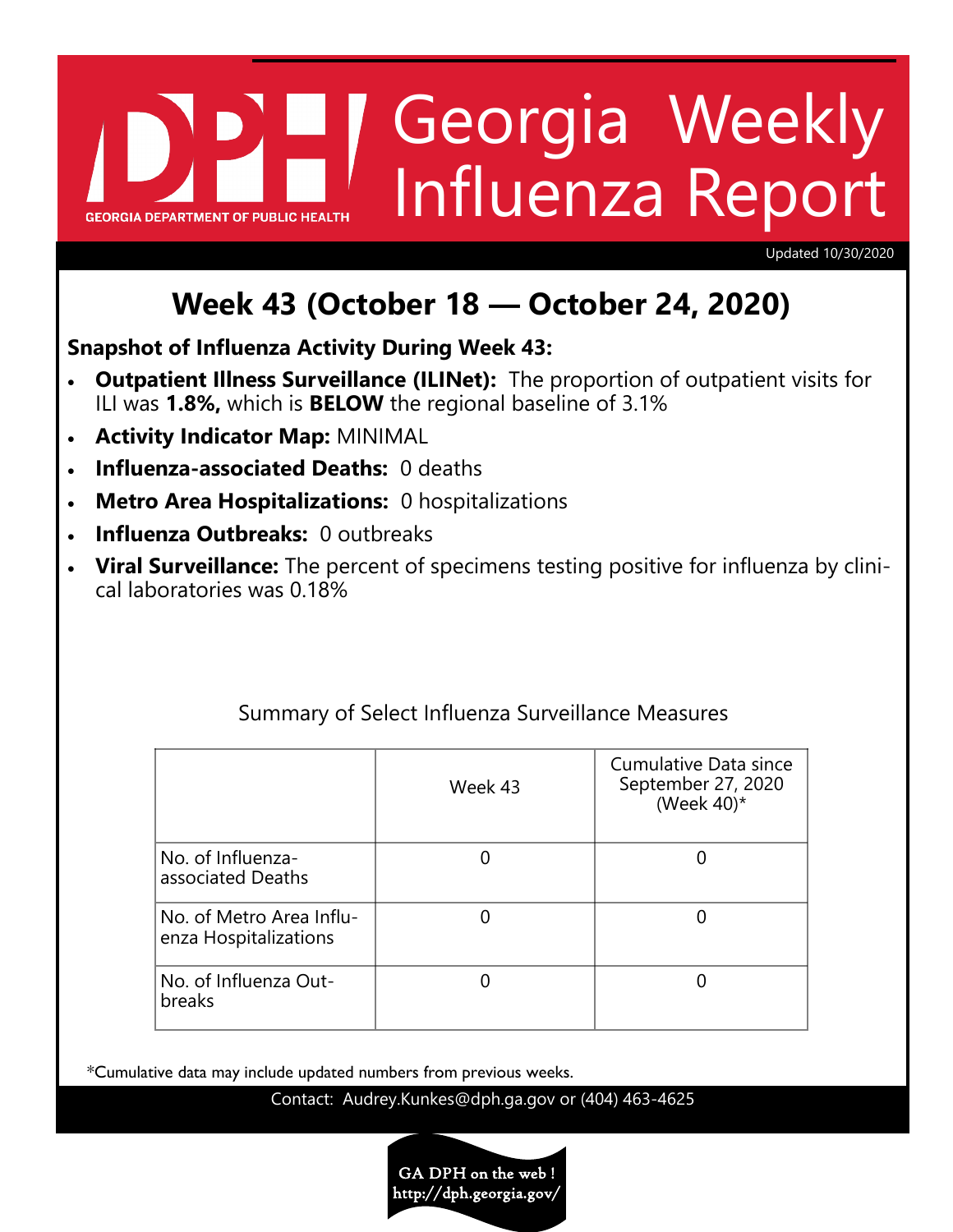## **Outpatient Illness Surveillance**

In Georgia during week 43, 1.8% of patient visits reported through the U.S. Outpatient Influenza-like Illness Surveillance Network (ILINet) were due to influenza-like illness (ILI). The percentage is below the regional baseline of 3.1%. (ILI is defined as fever (temperature of 100ºF [37.8ºC] or greater) and cough and/or sore throat.)

A total of 94 sentinel providers reported data for week 43.

The regional baseline is formulated by averaging ILI percentage during weeks of endemic activity determined by laboratory results for influenza. HHS Region 4 (AL, FL, GA, KY, MS, NC, SC, and TN) (Baseline: 3.1%).

Note: When drawing conclusions from the data please keep in mind that the influenza-like illness syndrome may be picking up COVID-19 illness.

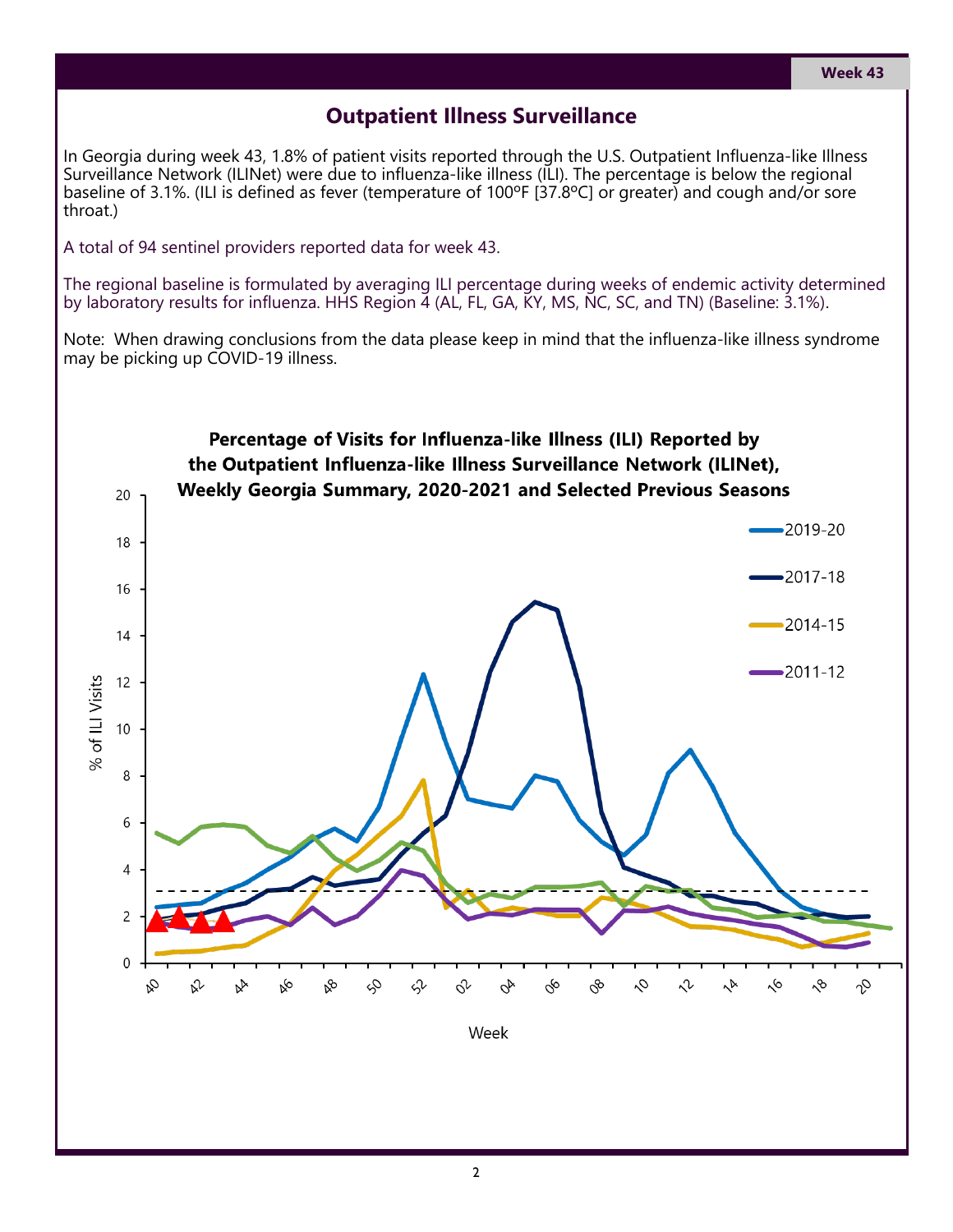

**Summary of ILI, by Age, Reported to ILINet, Weekly Georgia, 2020-2021 Influenza** 

| Age Group in Years | No. of ILI Visits (Week 40) | Cumulative Data since Sep-<br>tember 27, 2020 (Week 40) |
|--------------------|-----------------------------|---------------------------------------------------------|
| $0 - 4$            | 206                         | 763                                                     |
| $5 - 24$           | 288                         | 1,148                                                   |
| $25 - 49$          | 365                         | 1,604                                                   |
| $50 - 64$          | 183                         | 753                                                     |
| $65+$              | 139                         | 534                                                     |
| Total              | 1,181                       | 4,802                                                   |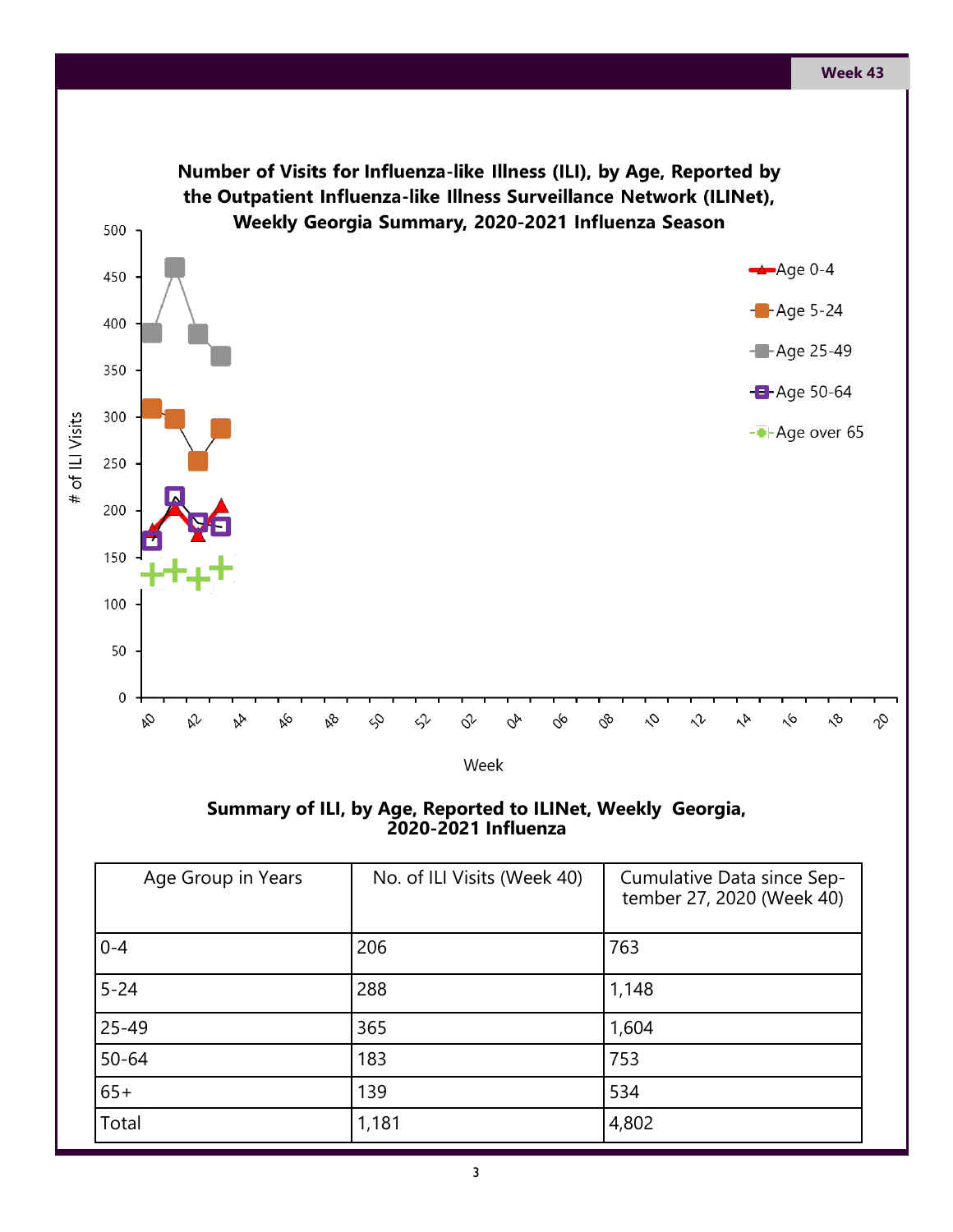#### **ILI Activity Indicator**

ILI Activity Levels measure ILI activity each week. Activity levels are based on the percent of outpatient visits in Georgia due to ILI compared to the 3 year average of ILI visits during weeks with little or no influenza virus circulation.

During week 43, the activity level in Georgia was **MINIMAL = 1**

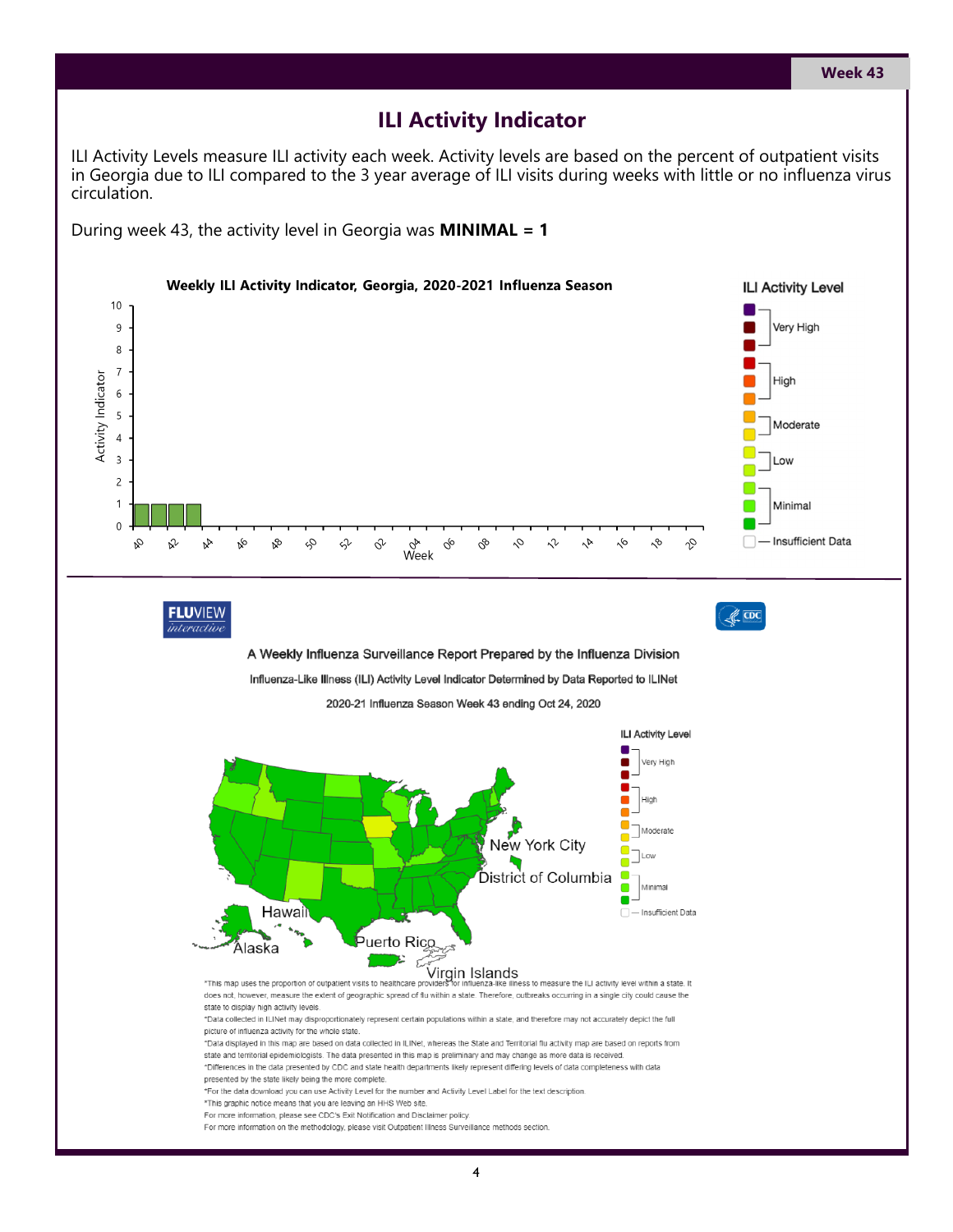#### **Influenza-Associated Mortality**

Influenza-associated deaths (in all ages) are reportable by law in the state of Georgia. To be confirmed as a as influenza-associated death, the person must have a clinically compatible illness, a positive influenza test, no documented recovery between the illness and death.

There were 0 influenza-associated death confirmed for week 43 in Georgia.

A total of 0 influenza-associated deaths have been confirmed for the 2020-2021 season.



Number of Laboratory Confirmed Influenza Deaths by Week of Death: Georgia Summary, 2020-2021 Influenza Season

Week

#### **Summary of Influenza-associated Deaths, by Age, Georgia, 2020-2021 Influenza Season**

| Age Group in Years | No. of Flu Deaths (Data Cumulative since |
|--------------------|------------------------------------------|
| $0 - 4$            |                                          |
| $5 - 17$           |                                          |
| $18 - 49$          | U                                        |
| $50 - 64$          | U                                        |
| $65+$              |                                          |
| Total              |                                          |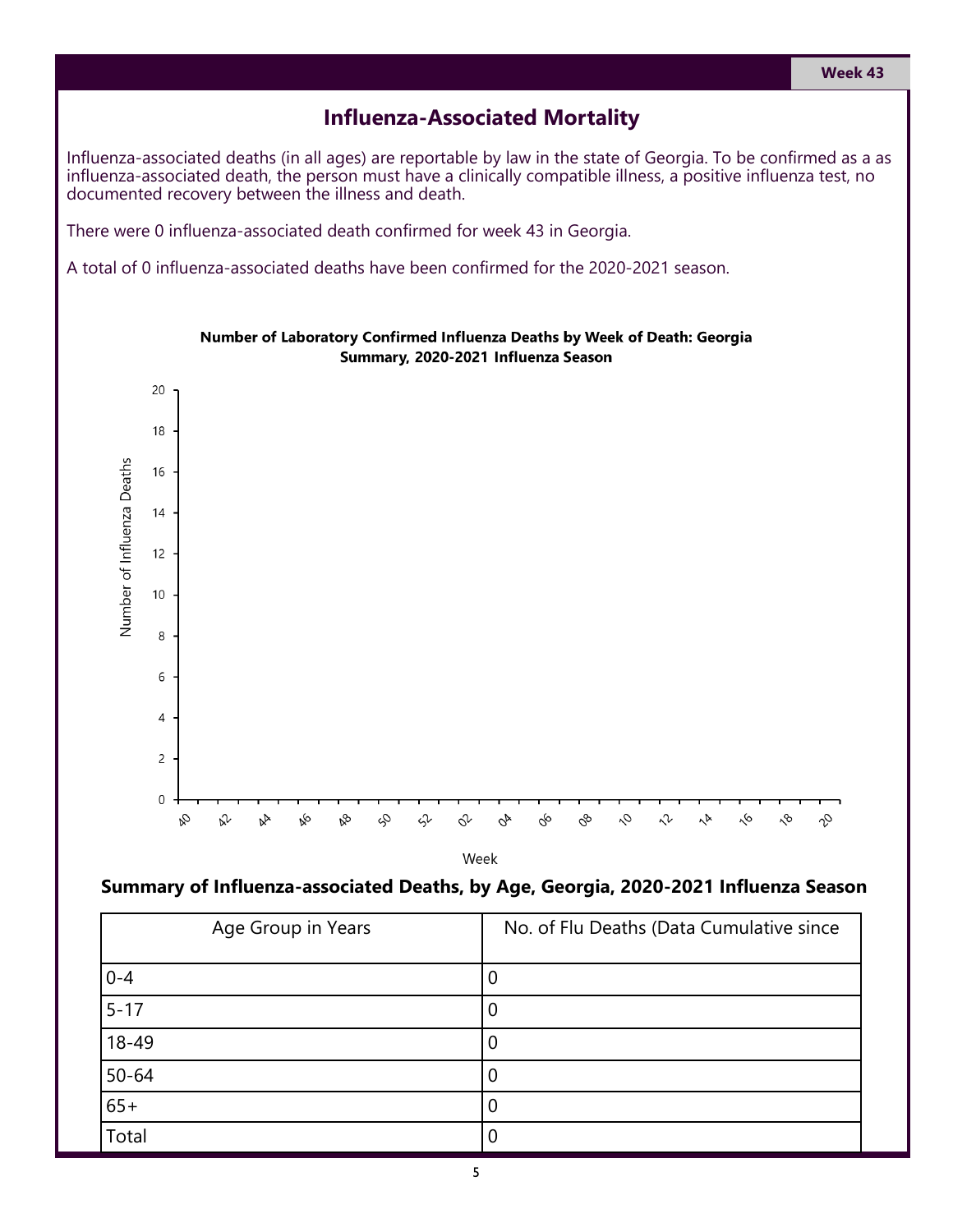#### **Week 43**

#### **Influenza-Associated Hospitalizations**

The Influenza Hospitalization Surveillance Network (FluSurv-Net) reports laboratory confirmed influenza hospitalizations in the eight county metro Atlanta area (Fulton, DeKalb, Clayton, Cobb, Douglas, Gwinnett, Rockdale, and Newton) for the 2020-2021 influenza season.

There was 0 laboratory confirmed influenza hospitalizations confirmed for week 43.

A total of 0 laboratory confirmed influenza hospitalizations have been reported for the 2020-2021 season.



#### **Summary of Influenza Hospitalizations, by Age, Georgia, 2020-2021 Influenza Season**

| Age Group in Years | No. of Flu Hospitalization<br>(Cumulative Data since | Hospitalization Rate (per<br>100,000 population) |
|--------------------|------------------------------------------------------|--------------------------------------------------|
| $0 - 4$            |                                                      |                                                  |
| $5 - 17$           | 0                                                    |                                                  |
| 18-49              | 0                                                    |                                                  |
| $50 - 64$          | 0                                                    |                                                  |
| $65+$              | 0                                                    |                                                  |
| Total              | 0                                                    |                                                  |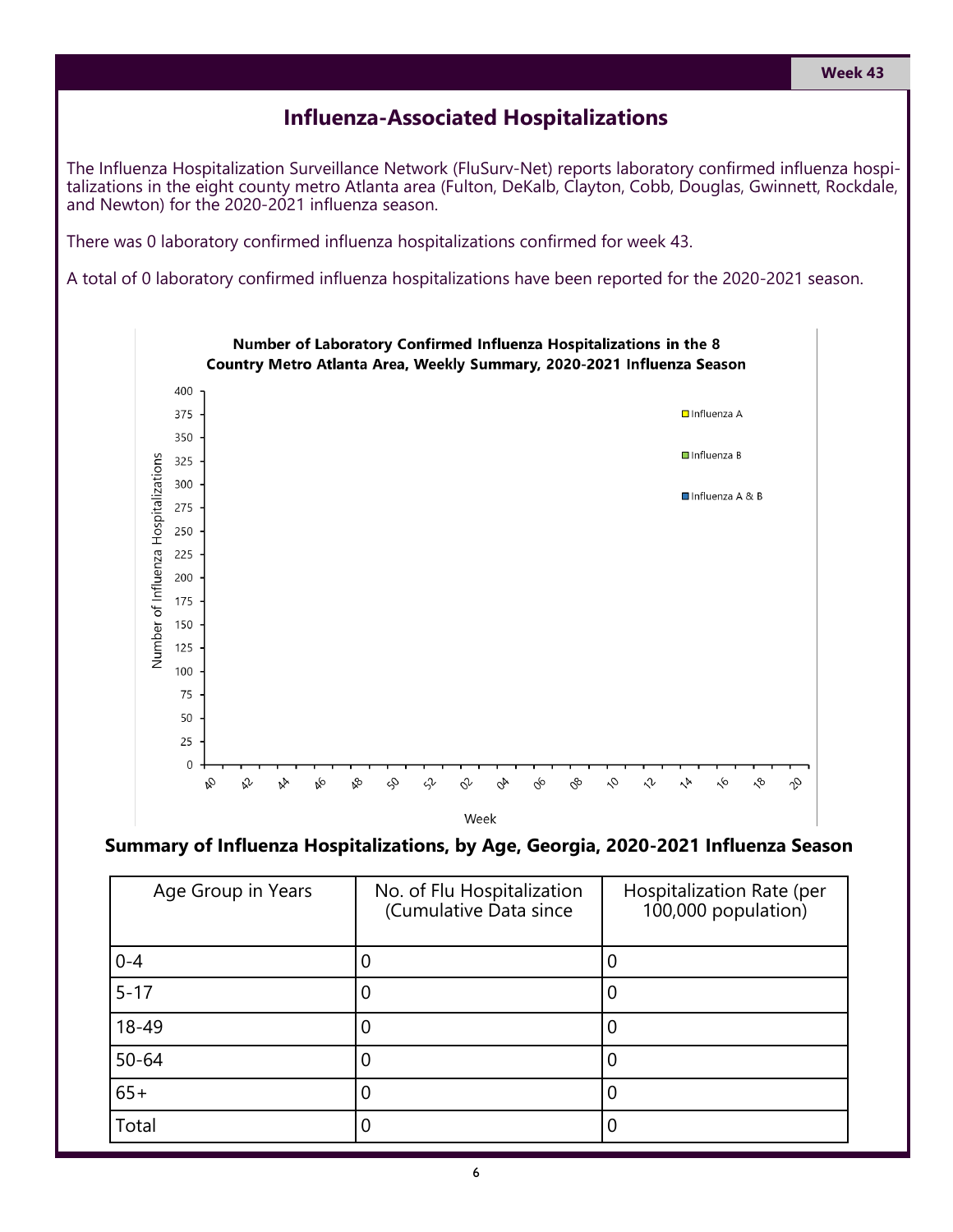### **Influenza Outbreaks**

Influenza outbreaks are reportable by law in the state of Georgia.

0 influenza outbreaks were reported for week 43.

A total of 0 laboratory confirmed influenza outbreaks have been reported in Georgia for the 2020-2021 season.

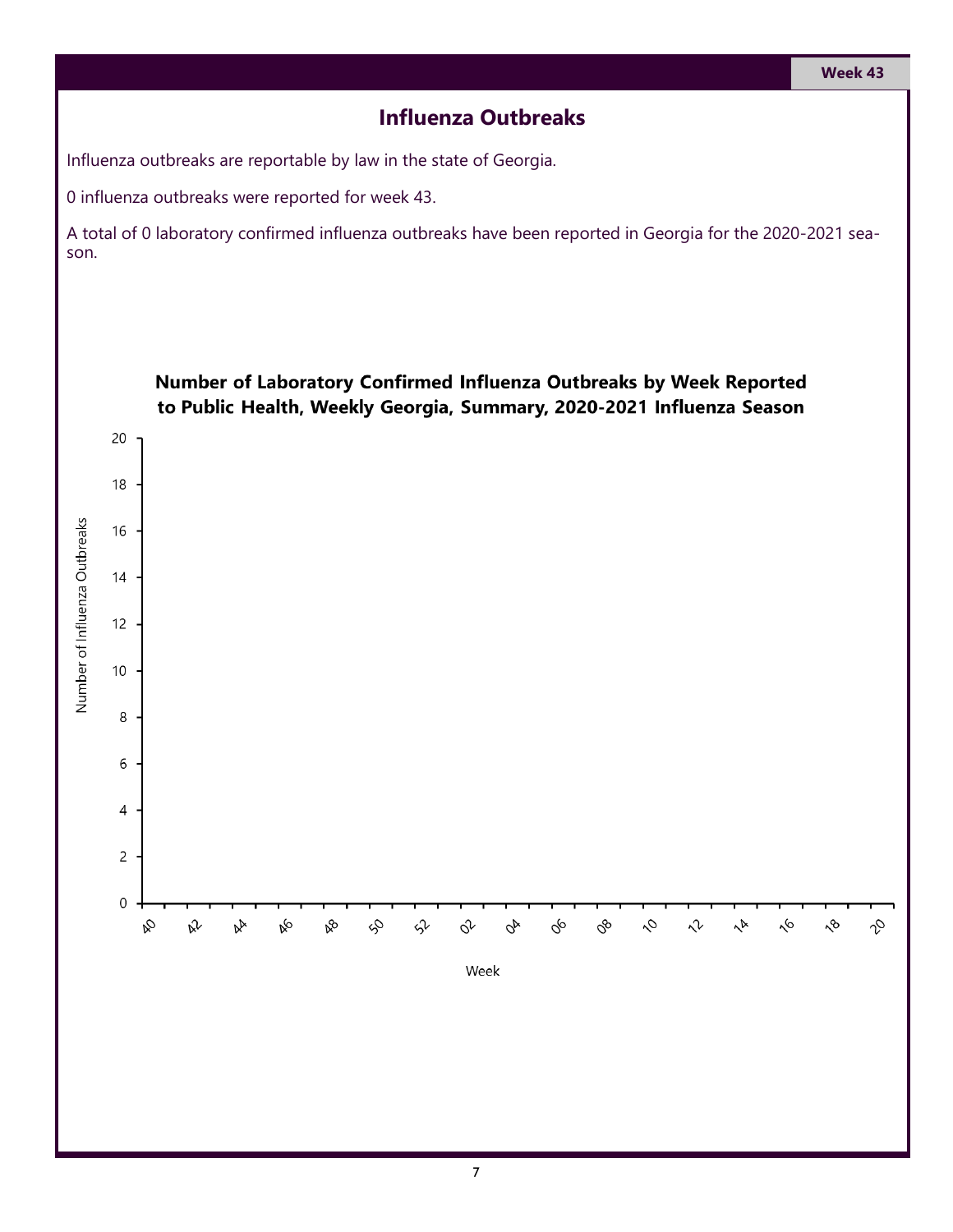#### **Virologic Surveillance**

The National Respiratory and Enteric Virus Surveillance System (NREVSS) and World Health Organization (WHO) collaborating laboratories (a combination of clinical and public health laboratories) report the total number of respiratory specimens tested for influenza and the number of positive for influenza, by virus type. Public Health Laboratories provide data about influenza virus subtypes and lineages (next page).

During week 43, clinical laboratories in Georgia reported testing 545 specimens, of which 0.18% were positive for influenza.



#### **Summary of Influenza Tests from Clinical Laboratories, Georgia, 2020-2021 Influenza Season**

|                           | Week 43 | <b>Cumulative Data Since</b><br>Week 40 |
|---------------------------|---------|-----------------------------------------|
| No. of specimens tested   | 545     | 2,178                                   |
| No. of positive specimens |         | 8                                       |
| Influenza A               |         |                                         |
| Influenza B               |         | 6                                       |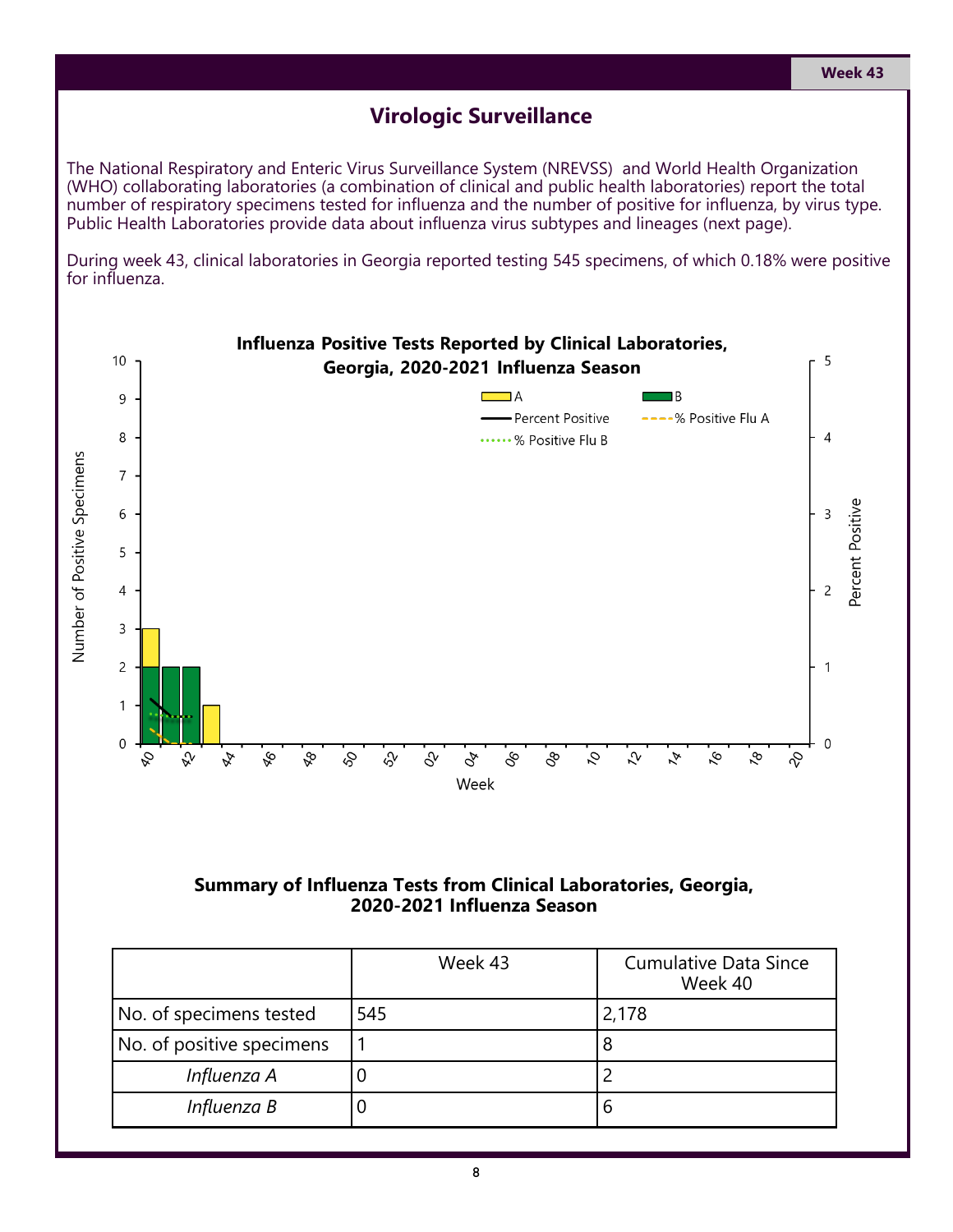

#### **Summary of Influenza Tests from Public Health Laboratories, Georgia, 2020-2021 Influenza Season**

|                                          | <b>Cumulative Data Since Week</b><br>40 |
|------------------------------------------|-----------------------------------------|
| No. of specimens tested                  |                                         |
| No. of Positive Specimens                | ი                                       |
| Influenza A (subtype not per-<br>formed) | O                                       |
| A(H1N1)pmd09                             | 0                                       |
| H3                                       | Ω                                       |
| Influenza B (lineage not per-<br>formed) | O                                       |
| Yamagata lineage                         | O                                       |
| Victoria lineage                         | П                                       |